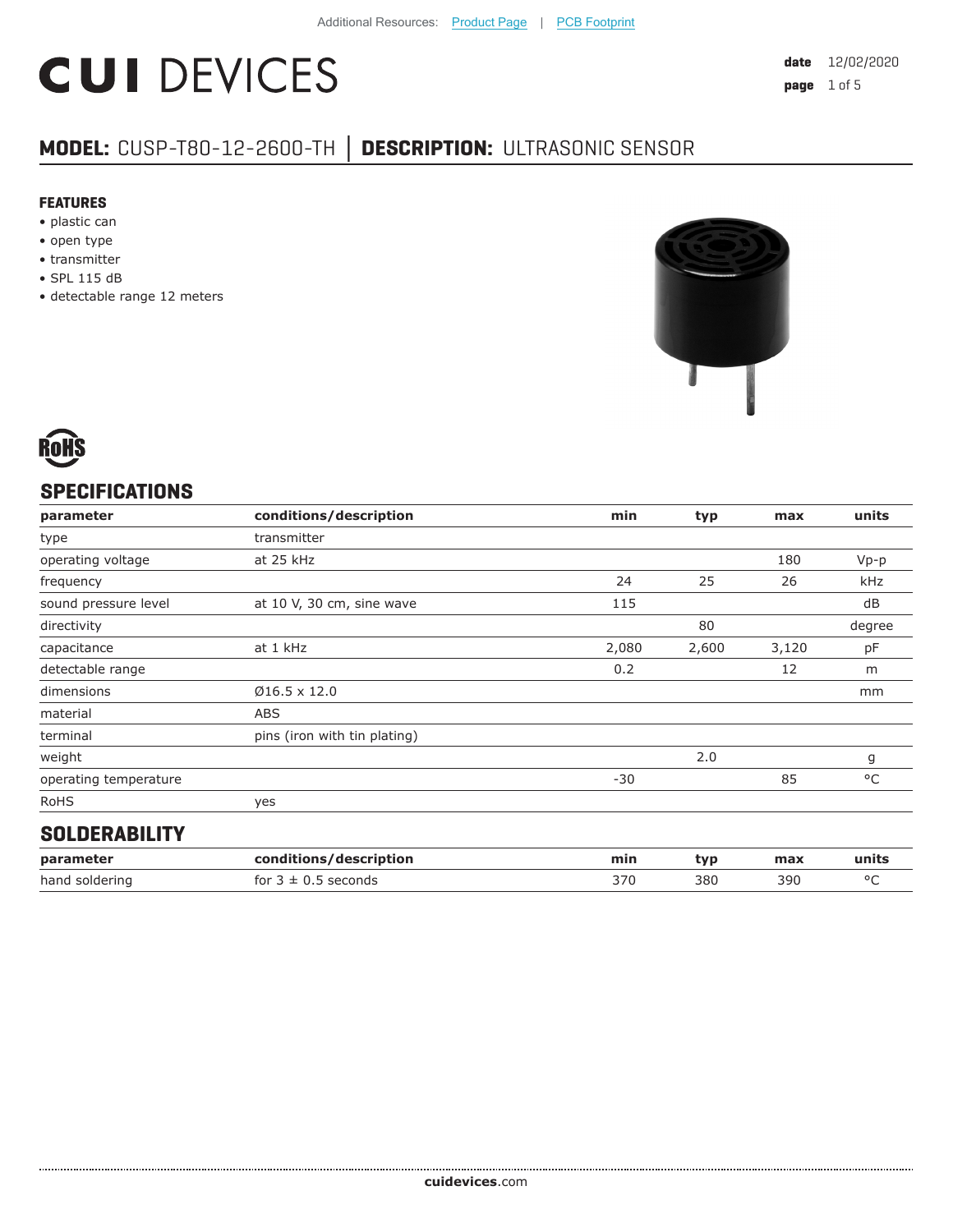#### **MECHANICAL DRAWING**

units: mm



Recommended PCB Layout Top View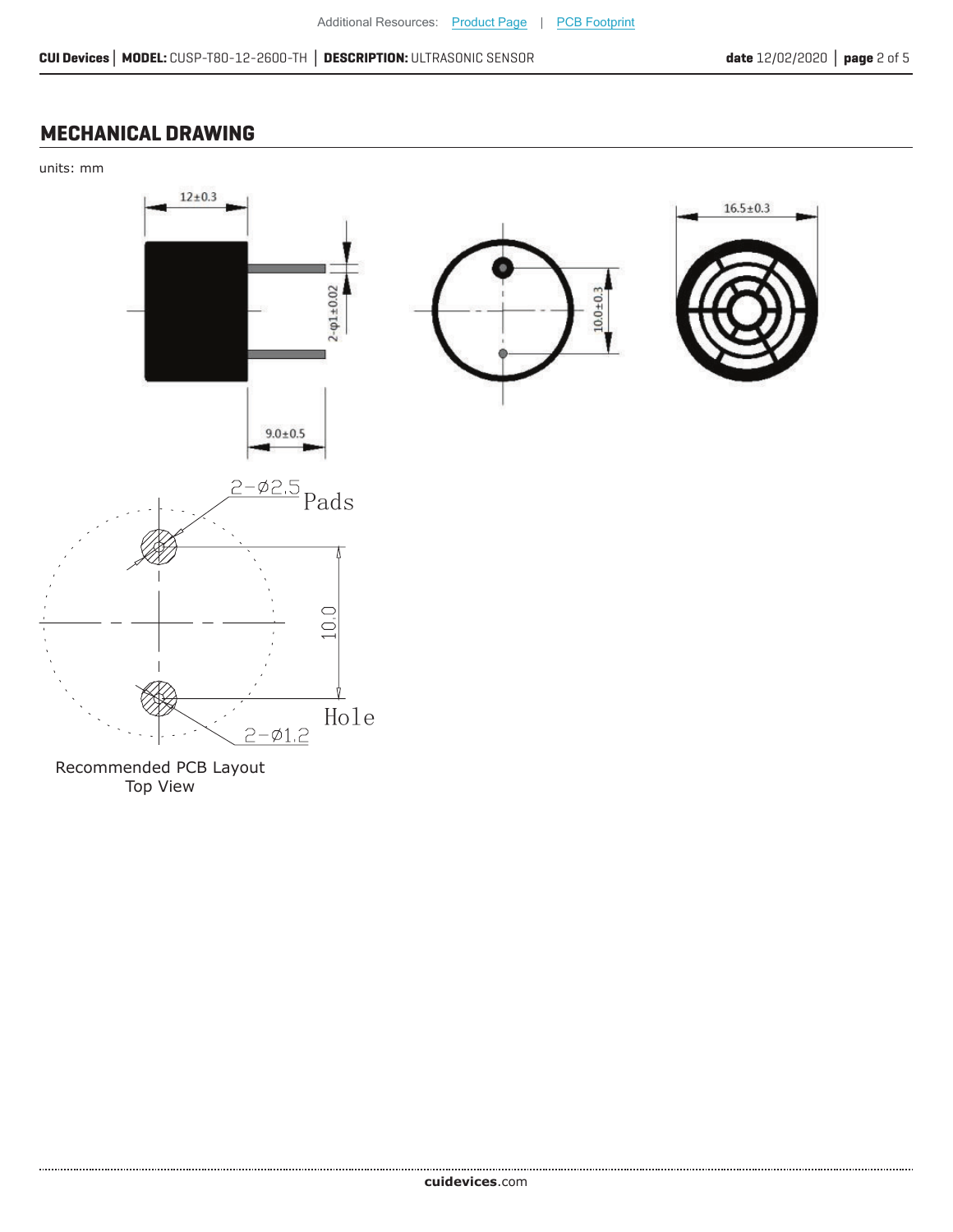#### **BEAM PATTERNS**

.....................



Directivity

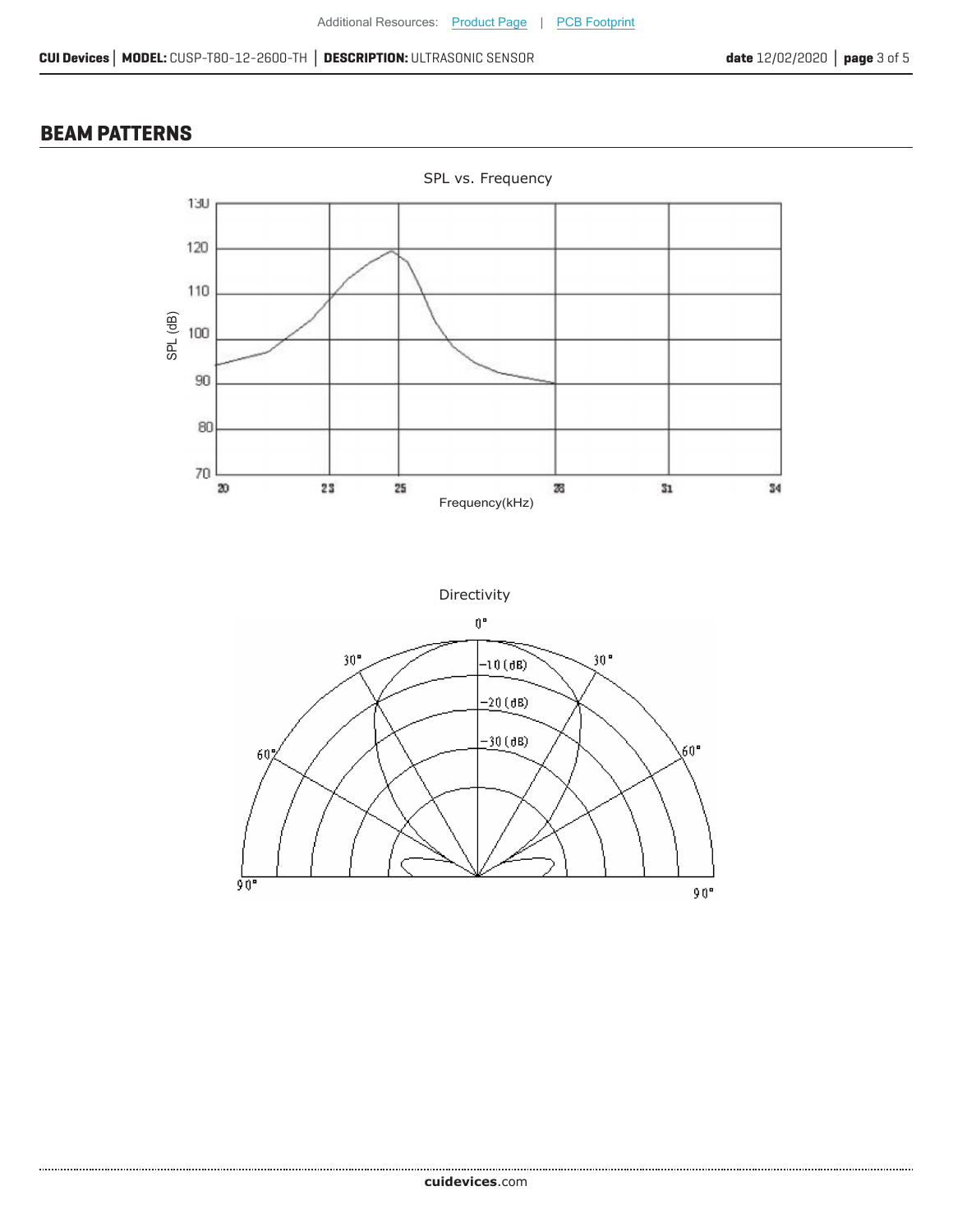#### **PACKAGING**

units: mm

Tray Size: 240 x 160 x 30 mm Tray QTY: 50 pcs per tray Carton Size: 480 x 280 x 320 mm Carton QTY: 2,000 pcs per carton